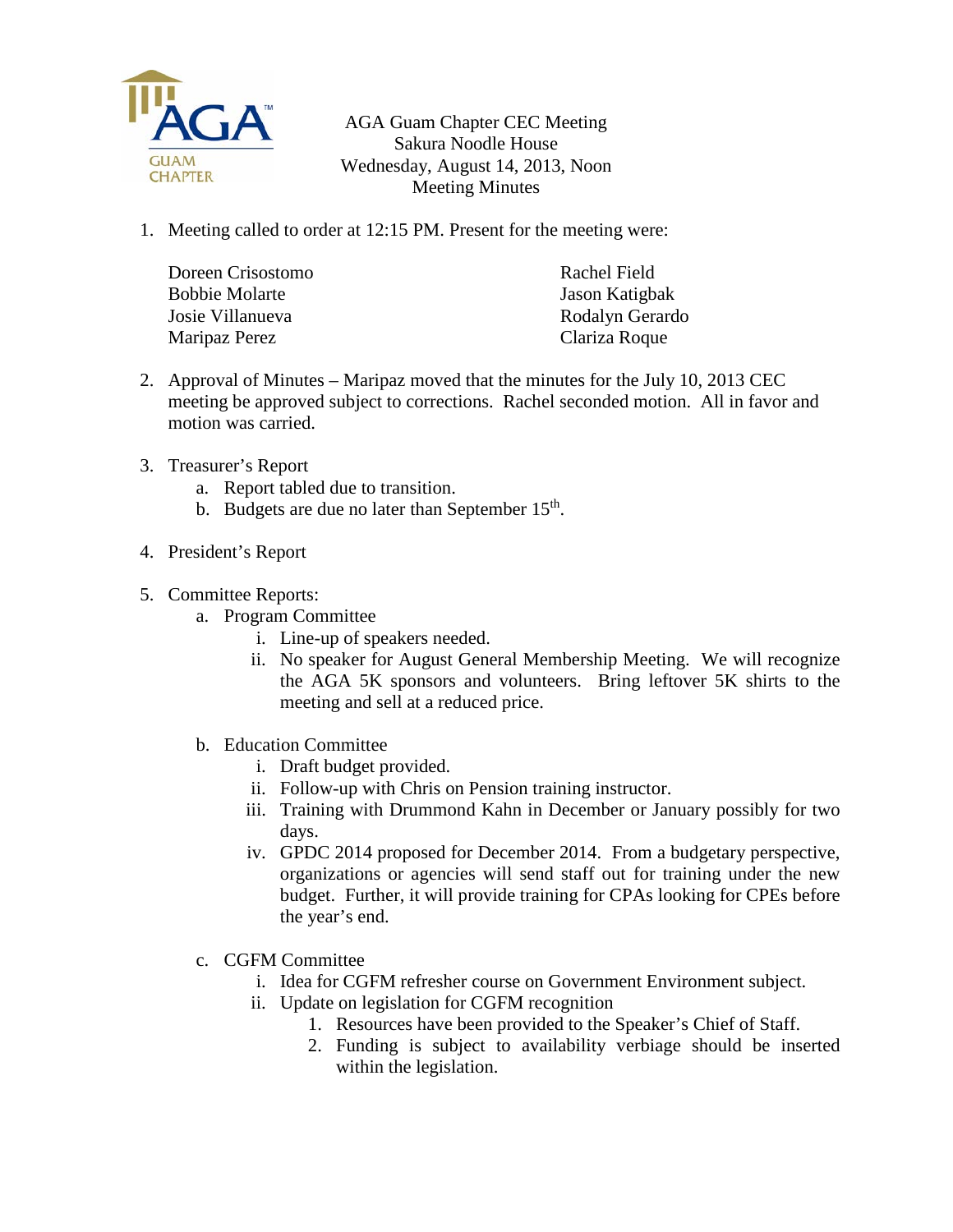- d. Membership Committee
	- i. There are currently 23 suspended members from Deloitte, E&Y, Port Authority, GHURA, and UOG. Jason will send out emails to the respective agencies.
	- ii. 109 retention
	- iii. New member from GIAA.
	- iv. In line with Early Careers, we could pay for JAS to have AGA membership and they can help with the Community Service and Education activities. Or we may sponsor the JAS officers. It would be part of budget (15 students x  $$30 = $450$ ). Jason will work with Early Careers.
- e. Accountability Committee
	- i. Best CCR Report Contest FY 2012
		- 1. Announcement will be done this month, includes press release, mass e-mail, and website.
		- 2. Deadline for nominations is October 15, 2013.
		- 3. Eligibility requirements are as required by P.L. 30-127.
		- 4. There are three awards: Platinum, Gold, and Bronze. A plaque or award is needed for the Platinum.
		- 5. The winner will be announced during the October General Membership Meeting (October  $30<sup>th</sup>$ ).
	- ii. AGA Guam Chapter's CCR
		- 1. Performance Page will be pulled from AGA website.
		- 2. Should there be any additions in membership count, Jason will email Maripaz.
- f. Community Service Committee
	- i. AGA Guam Chapter 5K
		- 1. Pending 5K data; Bobbie will email Josie by August  $19<sup>th</sup>$ .
		- 2. For the August General Membership Meeting, Josie will e-mail sponsors to send at least one rep to receive their company's certificate.
		- 3. Pending Lessons Learned meeting for 5K
	- ii. BMS Clean-up on August  $17<sup>th</sup>$ 
		- 1. During the last clean-up, AGA donated \$800 for equipment.
		- 2. Potluck and the AGA banner are needed.
		- 3. Should there be inclement weather, volunteers will not paint the walls.
		- 4. Josie motioned to approve a clean-up budget of \$500 for supplies (\$300 for the BMS Clean-up and \$200 for the Coastal Clean-up). Since no quorum was available, the CEC did an online voting. Twelve CEC members were in favor of motion. Motion was passed.
	- iii. Coastal Clean-up on September 21st
		- 1. Paseo is AGA's designated location.
		- 2. Motion passed for \$200 budget for Coastal Clean-up.